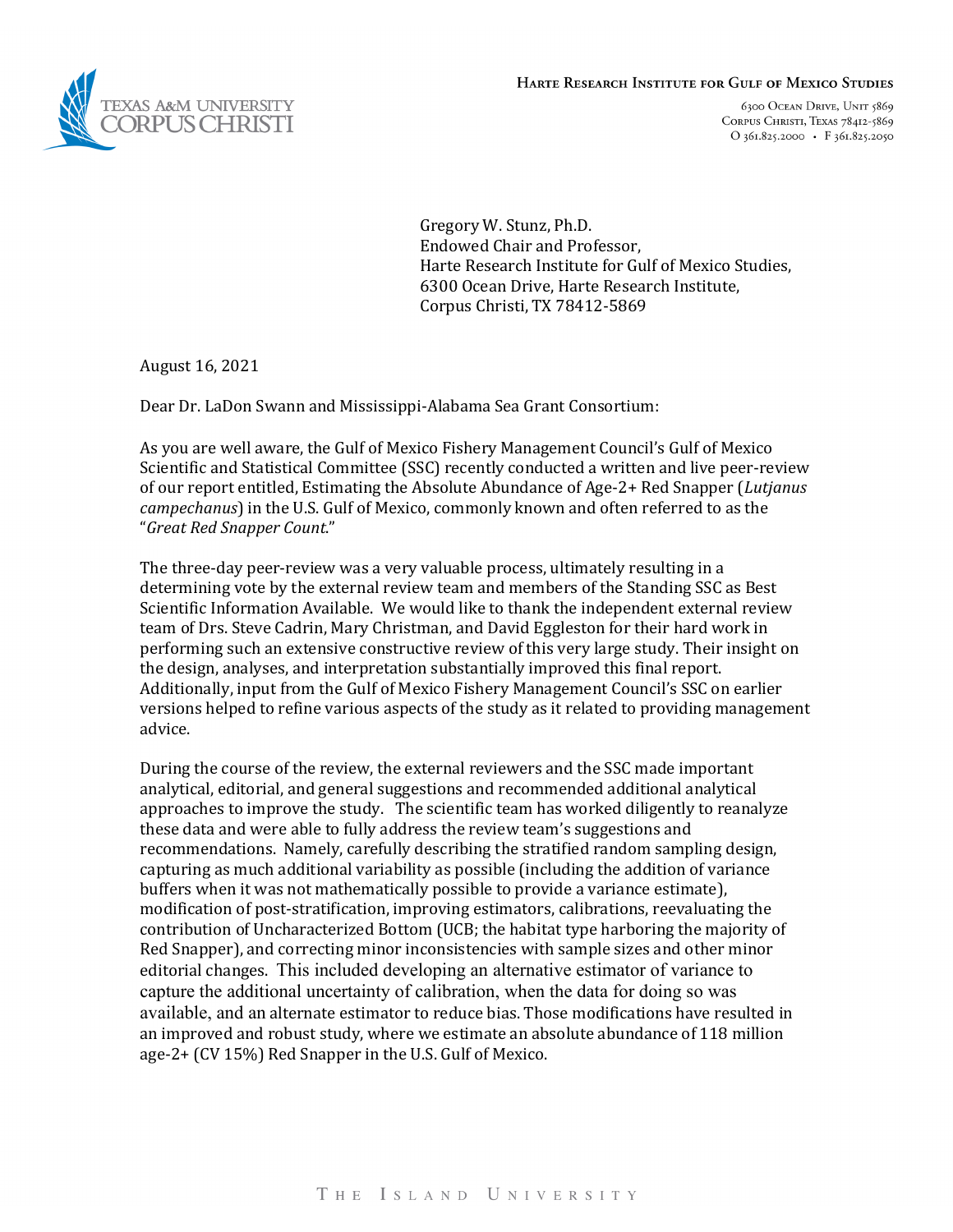The details regarding the reanalysis and revisions can be found summarized in a bulleted list below as well as rigorously described in the final version of the report that can be found a[t www.snappercount.org.](http://www.snappercount.org/) Key members of our leadership team are available to update the Gulf of Mexico Fishery Management Council's SSC at a future meeting. Please feel free to contact me for any comments or questions. I can be reached a[t greg.stunz@tamucc.edu](mailto:greg.stunz@tamucc.edu) by email or phone: 361-825-3254.

Sincerely,

BAEDERIN STURZ

Dr. Gregory W. Stunz Endowed Chair for Fisheries and Ocean Health Professor of Marine Biology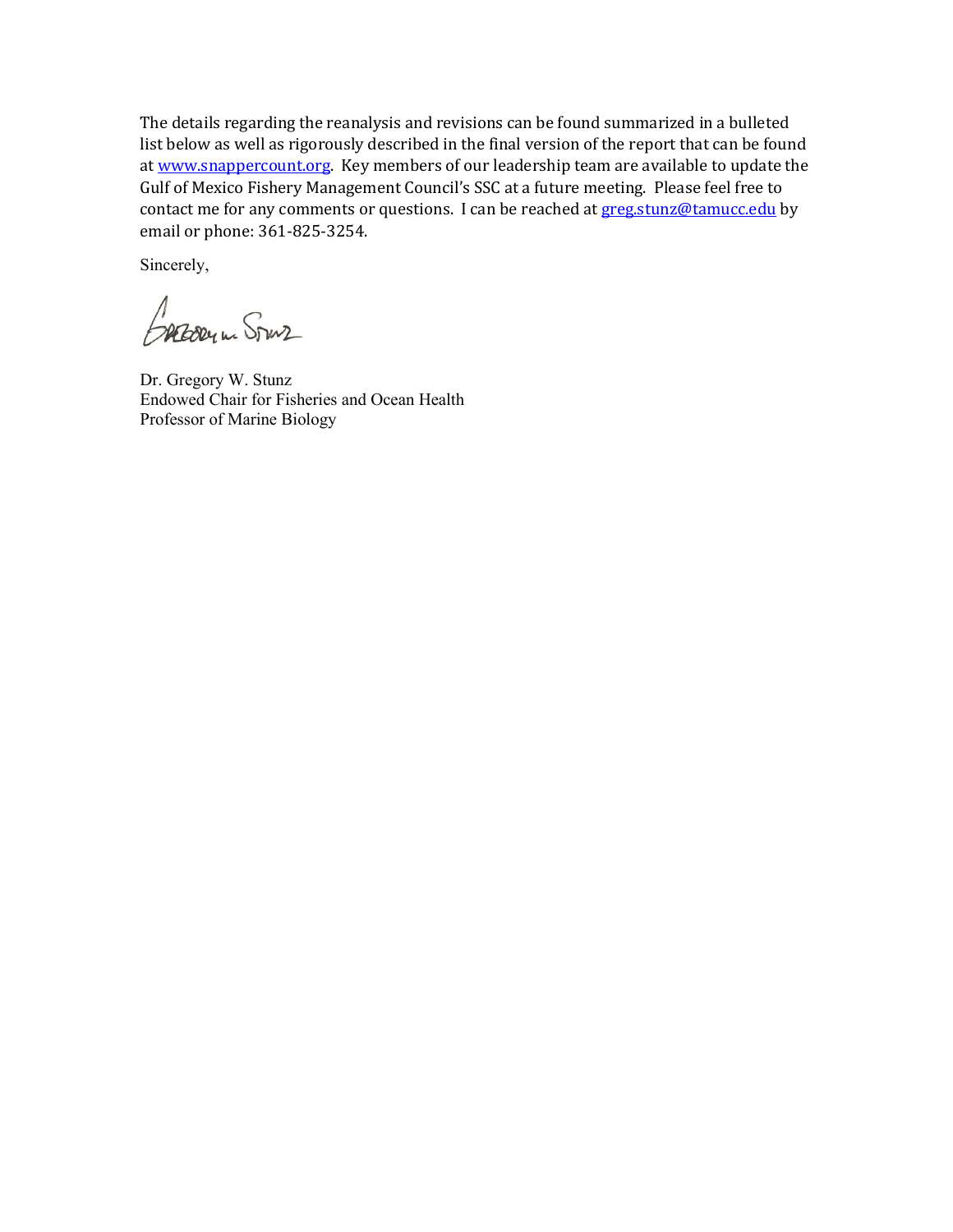The following is a detailed list of the major modifications to the report entitled, Estimating the Absolute Abundance of Age-2+ Red Snapper (*Lutjanus campechanus*) in the U.S. Gulf of Mexico, in response to the external peer-review process:

A major suggestion from each of the three external reviewers was a recommendation that there were opportunities to capture more of the variability than what was performed during the original analyses as well as reconsider various design components and reevaluate estimators. Estimates were performed by two independent groups on the same data to provide cross validation. While the approaches, post-stratification, and application of various statistical models differed and were not stipulated a priori, these separate analyses converged with very similar estimates. For both of these analyses, we have captured as much uncertainty and additional variability as possible as well as made the recommended modifications to the calculation of the abundance estimates. This reanalysis resulted in addressing recommended changes such as removal of the original Random Forest Model, where the review team had substantial concern.

Specifically, estimates of age-2+ Red Snapper abundance are now produced by region, habitat type, and depth. In all cases, population estimates were derived by expanded mean densities, with means and variances calculated assuming simple random sampling at the lowest strata level and assuming no error in the individual sample site estimates. Means and variances at higher levels of aggregation were calculated following stratified sampling methods. The Uncharacterized Bottom (UBC) was stratified by state (TX, LA, AL/MS, FL) and depth (10-40 m, 41-100 m, 101-160 m). The FL strata was further subdivided into 3 regions (northwest, mid, south). The resulting 18 strata were used to determine the weights for the stratified estimates of mean density. For some locations (TX, LA, AL/MS) the areas of well-known large features of hardbottom were removed from the UCB areal coverage estimate. To estimate total population size for UCB and uncertainty for each stratum collected from a simple random sample, observed numbers of Red Snapper per  $100m^2$  were treated as simple random samples and population estimates were calculated as the mean density times the number of  $100m^2$  sampling units in each stratum. Mean density estimates were treated differently depending on the region and sampling method. Where hardbottom habitat was mapped in detail, population estimates were made for the mapped area by region. Population estimates were also made for artificial structures and the subcategory of artificial structure pipelines. Simple random sampling of total fish counts were converted to Red Snapper numbers from site specific estimates of the proportion of Red Snapper as seen using various visual methods (ROV or TCA). Total population estimates were calculated from mean numbers per structure expanded by the assumed known number of structures for each depth strata. The overall population estimate was derived by summing over the individual categories. Estimated densities by region, habitat type, strata, and estimators describing specific sampling information are presented in detail in the report. Due to the uniqueness of the artificial reef complexes in AL/MS, abundance estimates and their standard errors were calculated directly by the PI's for that region using a slightly different approach (see section analysis sections for AL/MS in report). The estimation teams incorporated their estimates into the Gulf-wide total Red Snapper estimate and its variance, using the methods we describe in detail in the report.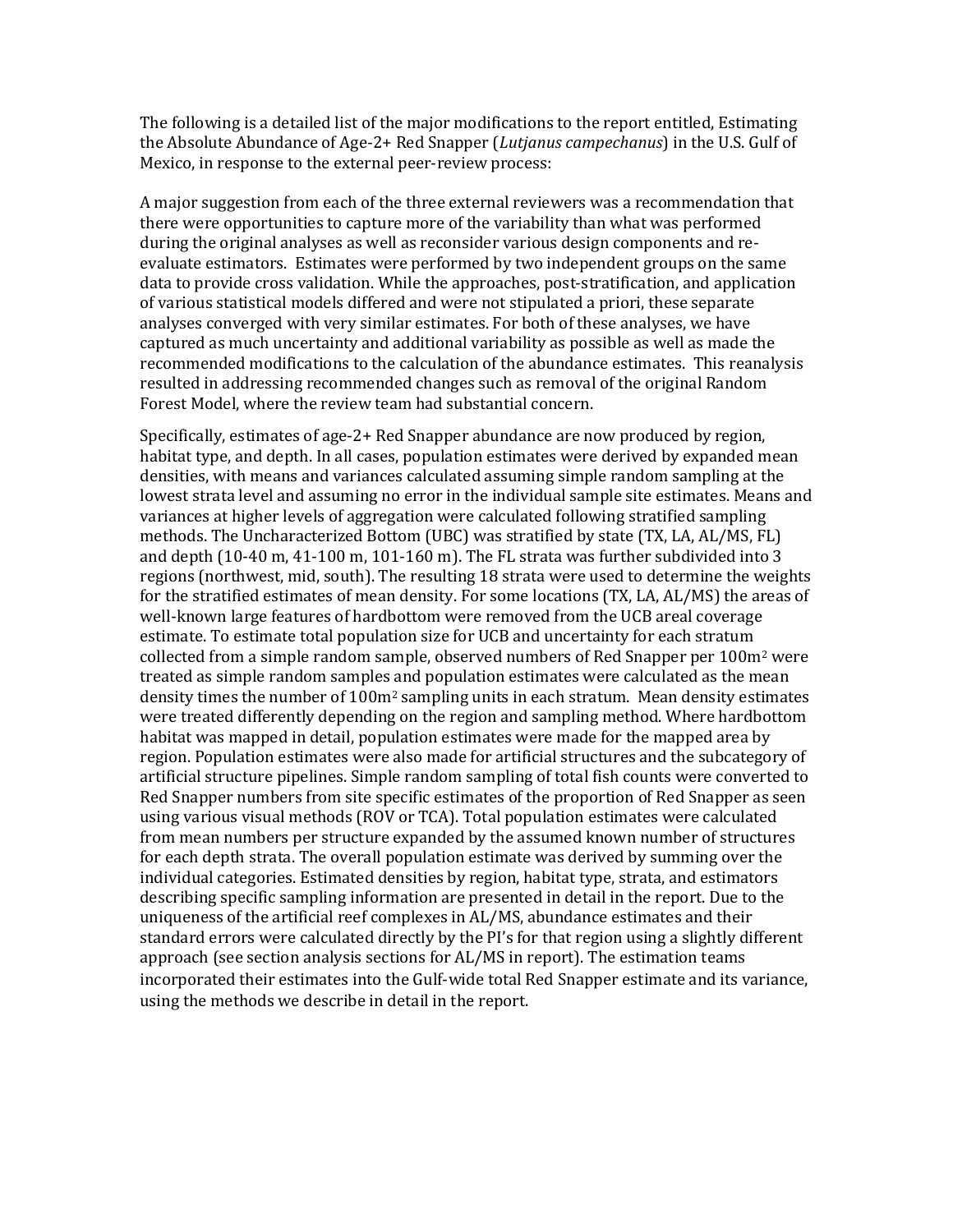## *Validation Analysis:*

We performed a separate independent analysis on the same data set to validate our primary estimate of absolute abundance. While the two estimation procedures used the same data, the analyses differed in some analysis choices, post-stratification methods, and the estimators used for abundance and standard error estimates. In the validation estimation procedure, a separate estimate of total Red Snapper abundance was made within each stratum and post-stratum. The estimates of total abundance were summed to achieve a Gulf-wide estimate. The individual estimates of abundance were either Mean-per-unit estimators (if sampling units were the same size or there was no size measure beyond a classification, as for artificial reefs) or Standard Ratio Estimators (if sampling units varied in size, such as varying size transects). In most strata, the number of Red Snapper reported in a transect or artificial reef were regarded as having no uncertainty, and variances were computed based on standard methodology for randomization-based estimation. In a few strata, however, the data was available to calculate an additional variance component to measure the added uncertainty of the calibration method. In these cases, standard errors to reflect this added variance are reported. Additionally, a "Conservative CV" was calculated to account for additional variability overall, regionally, and among habitat types. The details are included in the report. While the estimator approach, post-stratification, and application of statistical methods differed and were not stipulated a priori, these independent analyses produced similar estimates (i.e., within 6.0%; 7.2 million Red Snapper difference between the estimates).

## *Other Detailed Changes:*

- The estimate of artificial reef off AL/MS was recalculated based on reviewer suggestions. See report for detailed description and modifications to analysis.
- Some SSC members commented that the density of Red Snapper on natural reef complexes seemed high compared to other studies, especially for MS/AL. To accommodate this concern, we re-examined the site-specific density estimates and did remove two data points that were much higher than other samples within that region. Although these were not "outliers" by any standard definition, they were removed in an effort to make a more conservative estimate.
- The reviewers were concerned that visibility constraints and other detectability issues were often a limitation to the study, and that variability may not have been taken into account in our CV calculation. This is an unavoidable constraint and is a natural inherent issue when sampling across the wide range of depth, habitats, and water clarity wherein Red Snapper occur. It is also a parameter that is very difficult to account for. Thus, for the validation analysis, we estimated both a CV and a "Conservative CV" that would capture some of the additional variance associated with visibility. See validation analysis in the report and Table 7 for details.
- There were discrepancies regarding the number of artificial reefs off LA due to differences in data sets reporting the number of active, removed, and reefed oil and gas platforms. These differences have been resolved to reflect 1,771 structures in LA. There are also changes to the number of artificial reefs from TX for similar reasons. Those changes are detailed in the report.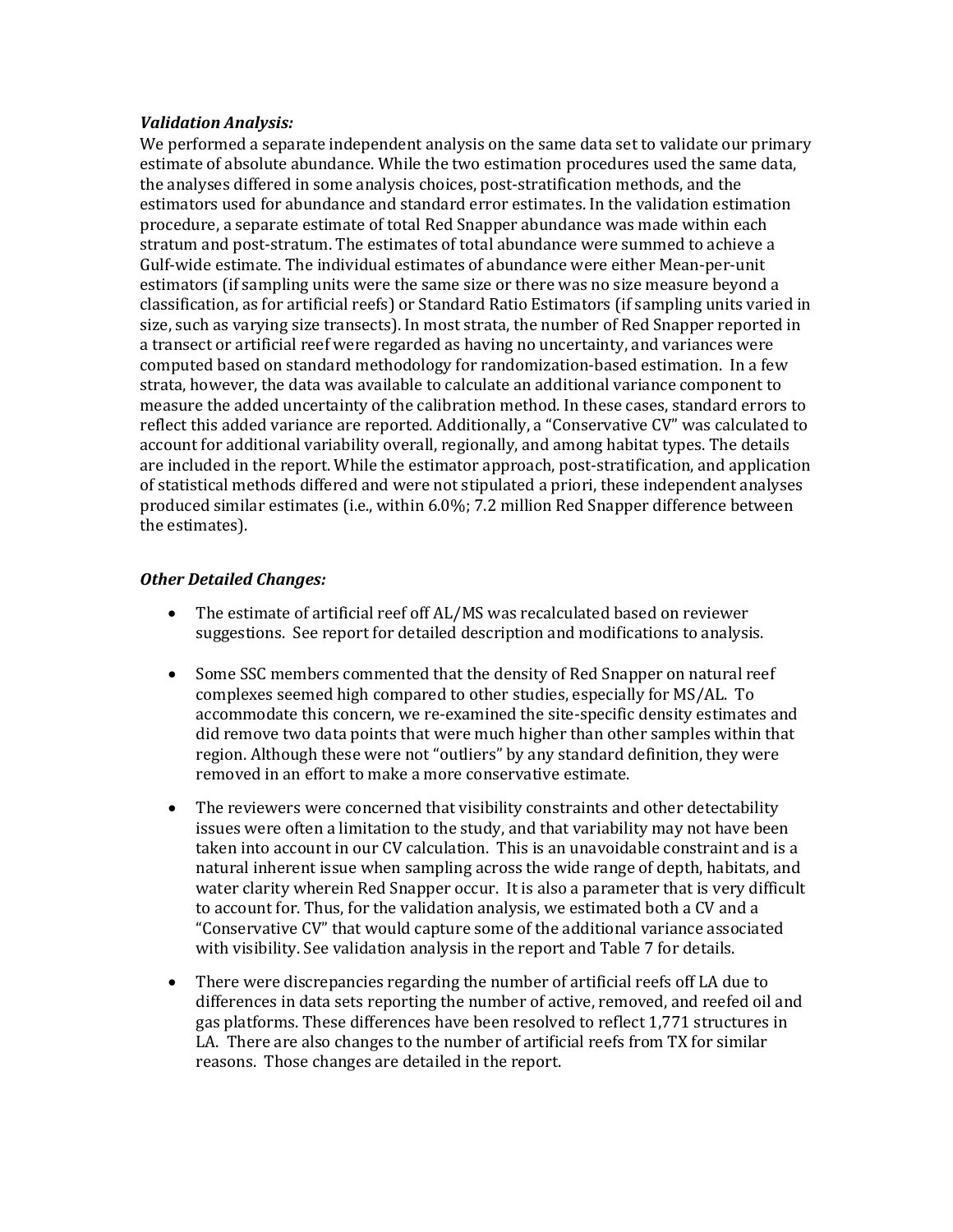- The total estimated density of Red Snapper on pipelines was modified to reflect a linear estimate based on the current Gulf regulations for pipeline burial requirements.
- As recommended by the review team, the stratification for the pipeline abundance has been removed and is now reported as a Gulf-wide estimate.
- It was clear from the reviewer's comments and concerns that the report did not do an adequate job of explaining the random nature of our sampling and site selection. Thus, the reviewers expressed some concerned regarding what appeared to be nonrandom sampling for certain sampling gears (e.g., CBASS, TCAs, and others). However, and to be very clear, all sampling was in fact randomized, and our sampling methodologies have now been clarified explicitly in the text in the appropriate methods sections for each region. Specifically, to increase sampling over UCB due to the presumed high occurrence of cells containing zero fish biomass, a transect approach was used on UCB in TX and LA with towed gears sampling a large number of cells on each deployment. This is different than the approach used to sample "single cells" on each deployment conducted on UCB in FL. Given that transects sampled 30-50x more cells on each deployment, the design for towed-gear transects did not follow the individual cell randomization on UCB in FL. For towedgear transects, distance between sampling stations was not uniform; however, the selection of random starting points for each transect was constrained (within a  $\sim$  1-5 km interval) at pre-determined distances along intended vessel tracks to provide sufficient spatial coverage. This allowed for surveys of multiple depth strata on each vessel trip, and relatively linear vessel routes which were often required to conduct towed-gear deployments at multiple starting points along an inner to outer shelf track, particularly for day trips. Transect heading (N, S, E, W) were also selected at random for the starting point of each transect, and adjustments to the heading were required at times when towed-gear performance was negatively impacted by prevailing currents.
- Similarly, the reviewers also pointed out that in some cases it was difficult to determine how the stratification was used in the analyses. How our sampling and stratification was performed is now explicitly detailed in the text modification in the analysis methods.
- There was some concern with from the SSC regarding sampling effort of UCB in relation to the large number of fish we discovered using this habitat type. Moreover, this concern further justifies the transect approach used for both towed gears to generate more sampling units on UCB by both the TARAS and CBASS teams. An assumption going into this survey was that zero values in cells on UCB were likely going to be high, which was an accurate assumption. As a result, there was concern that the 380 survey units (90 x 90 m cell) allocated by design team for TX may not be sufficient to capture natural variability of red snapper on UCB across TX shelf. If 90% of the survey cells had zero Red Snapper (no fish biomass on EK-80), the abundance estimates from only  $10\%$  (n = 38) of the cells with fish biomass will have a disproportionate impact on the expansion of these abundance estimates across the shelf. However, our transects methods provided  $\sim$ 3,500 survey units on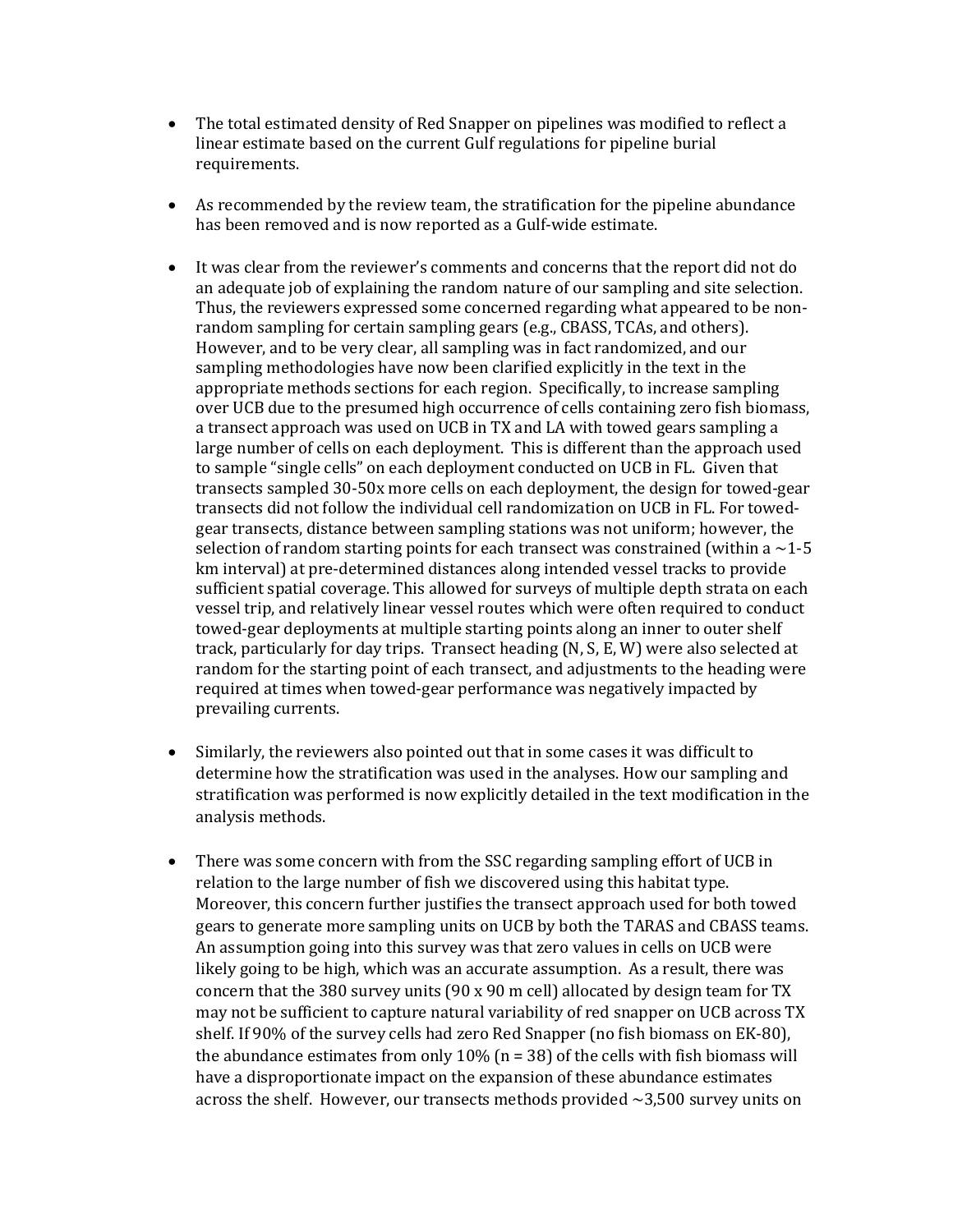UCB in TX alone, which is almost an order of magnitude increase in the number of survey units provided in the original power analyses from Phase I of the experimental design. It is our opinion that the increased number of cells surveyed on UCB were more than adequate, and using the transect approach allowed us to survey more area, which in turn better captured natural variability. As a result, uncertainty surrounding the scaled-up abundance estimates across all UCB on the entire TX shelf was certainly reduced by the number of cells surveyed.

- The review team had some questions and requested clarity in the text regarding how imputations were done for some of the regions. Those details are now included in the text for the relevant sections where imputations occurred.
- The reviewers were concerned that not all the variability present in the estimates were reflected in the standard errors, since the Red Snapper abundance reported for sampling units were, in most cases, based on a calibration method. Thus, there was concern that the 11% CV reported was an underestimate. The reanalysis shows this not to be the case with only moderate increase in CV. In the re-analysis, we included this additional variance in the standard error estimates for some poststrata. When the calibrated abundance reported or the estimator itself was actually a product of two random variables and data were available for estimating the variance of both (as for Artificial Reefs in AL/MS and UCB in Texas), a standard error reflecting this added uncertainty was calculated, using the well-known method of Goodman (1962). The additional variability did increase the standard error of the aggregated estimate, but only moderately. For example, the Texas UCB abundance estimate showed about a 9% increase in its standard error when the extra component of variance was incorporated. These standard error estimation procedures are described in the analytical methods section of the report and reflected in the final estimates.
- There were some discrepancies in sample size due to various aspects such as what was sampled, and what was useable data for analysis (e.g., gear malfunction, weather, etc.), post-stratifications, sampling nuances, etc. Those details were not as clearly and explicitly reported as they could have been. Those have now been updated to consistently reflect the sample size collected and sites that were used in the analyses throughout the report. These are detailed throughout the report, see Tables 5 and 7 for summarized details.
- The external review team was concerned and asked the team to verify that UCB sites sampled with towed gear that might occasionally encounter known mapped natural reef or perhaps be near mapped pipelines (i.e., unknown features were considered to be a part of UCB but now known). While these factors were controlled for during our initial sampling site locations; nevertheless, locations of these data were re-plotted against known features. While the sampling design specifically avoided these areas, there were a small a number of samples that could be considered in close enough proximity natural feature or pipelines to have